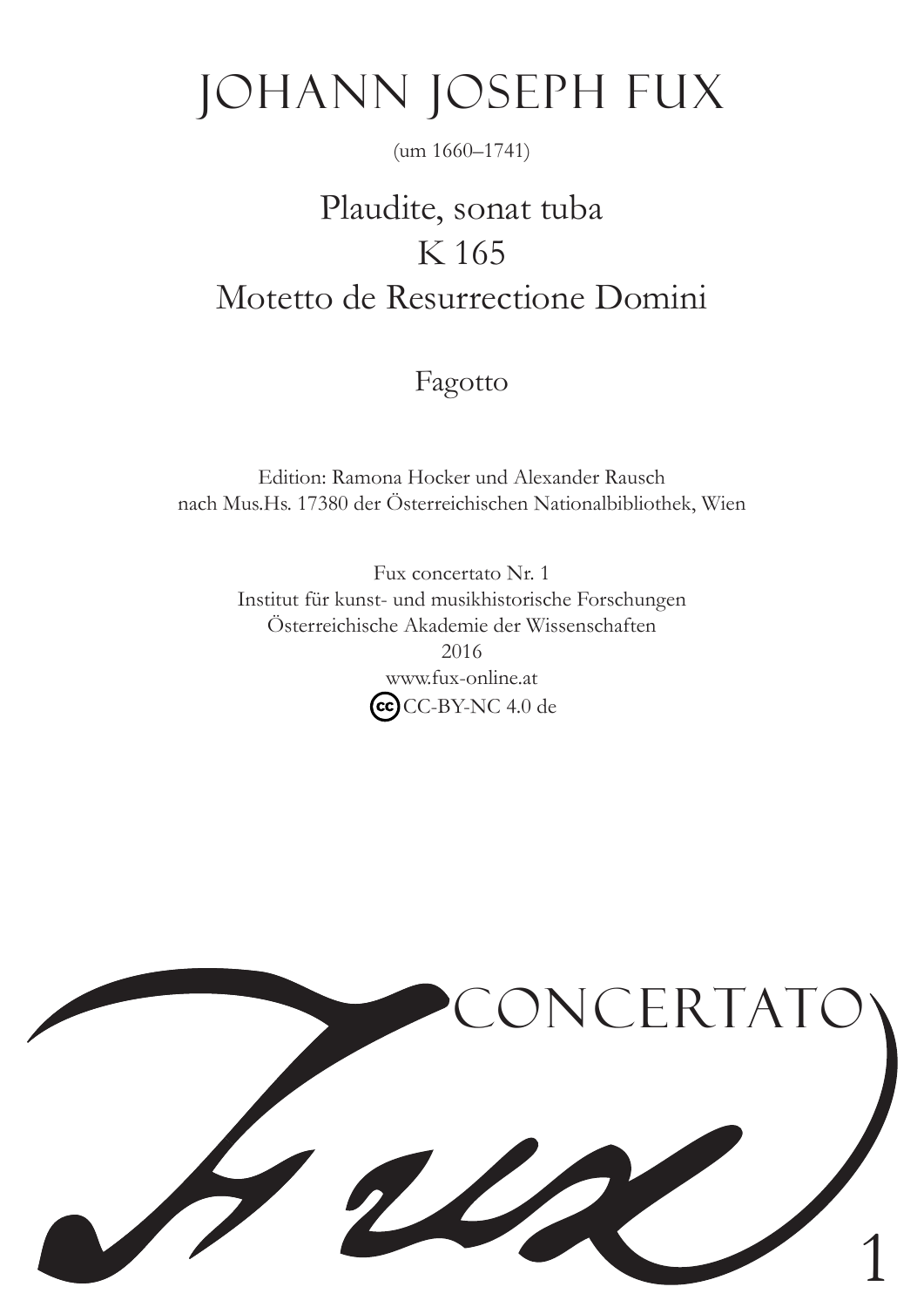#### 2 Fagotto

### **Plaudite, sonat tuba (K 165)**

Johann Joseph Fux

Allegro "Plaudite" (T. 1-20) tacet

Recitativo (T. 21–38) tacet



Da Capo sino al segno  $\cap$ 

Recitativo (T. 115–133) ed Aria "O peccator" (T. 134–204) tacet